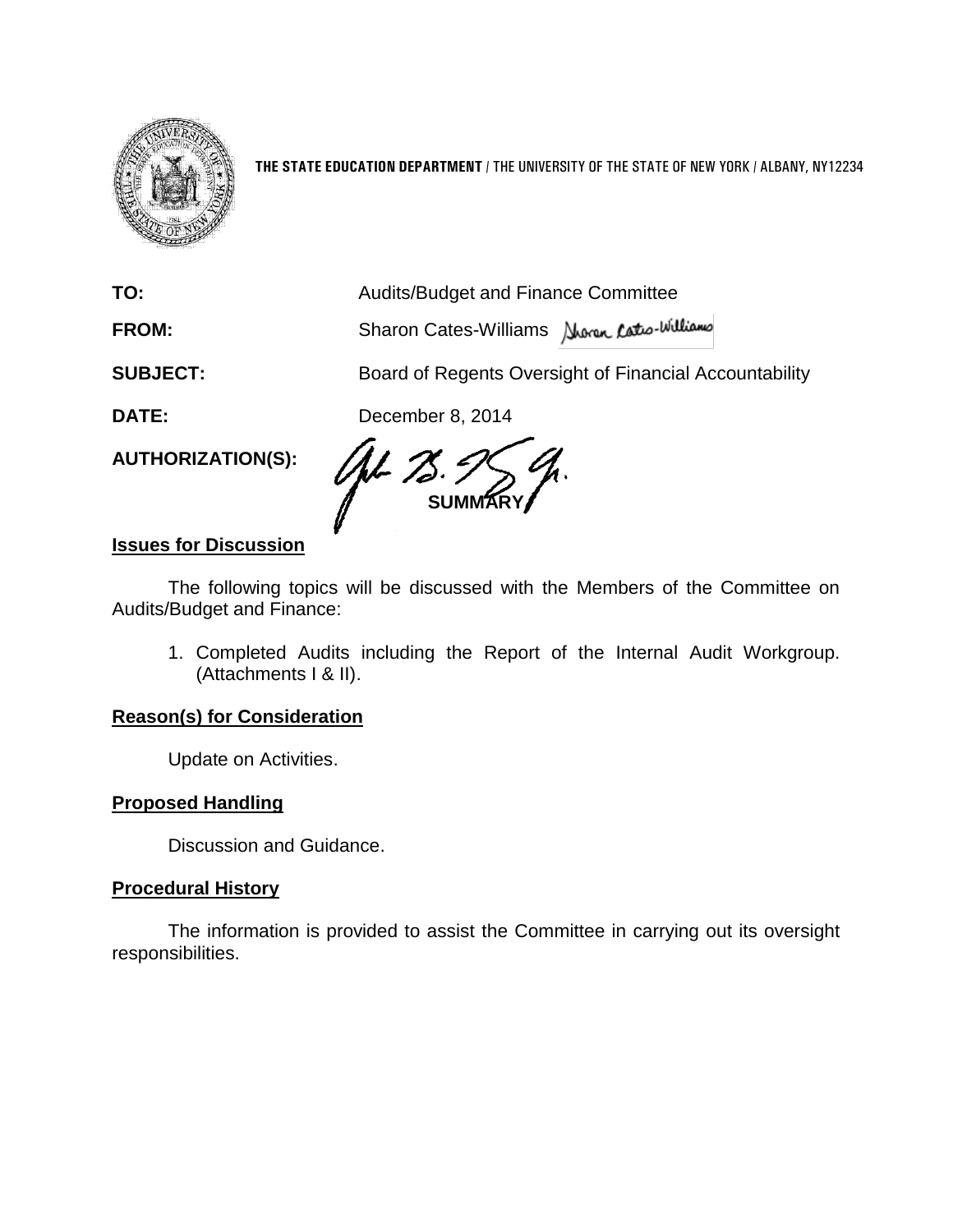## **Background Information**

1. Completed Audits including the Report of the Internal Audit Workgroup The Committee is being presented with 18 audits this month. (Attachments I & II)

Audits are provided as follows:

Office of the State Comptroller

Brewster Central School District Cincinnatus Central School District Eldred Central School District Ellicottville Central School District Elmira Heights Central School District Evans-Brant Central School District General Brown Central School District Henry Johnson Charter School Johnsburg Central School District Lewiston-Porter Central School District New York State Department of Education Management of General School Funds Follow-up Report Northport-East Northport Union Free School District Nyack Union Free School District Spencer-Van Etten Central School District Springs Union Free School District Watervliet City School District Wayne Central School District White Plains City School District

## **Recommendation**

No action required for audit initiatives and presentation of audits.

## **Timetable for Implementation**

N/A

The following materials are attached:

 Report of the Internal Audit Workgroup and Summary of Audit Findings including Audit Abstracts (Attachments I and II)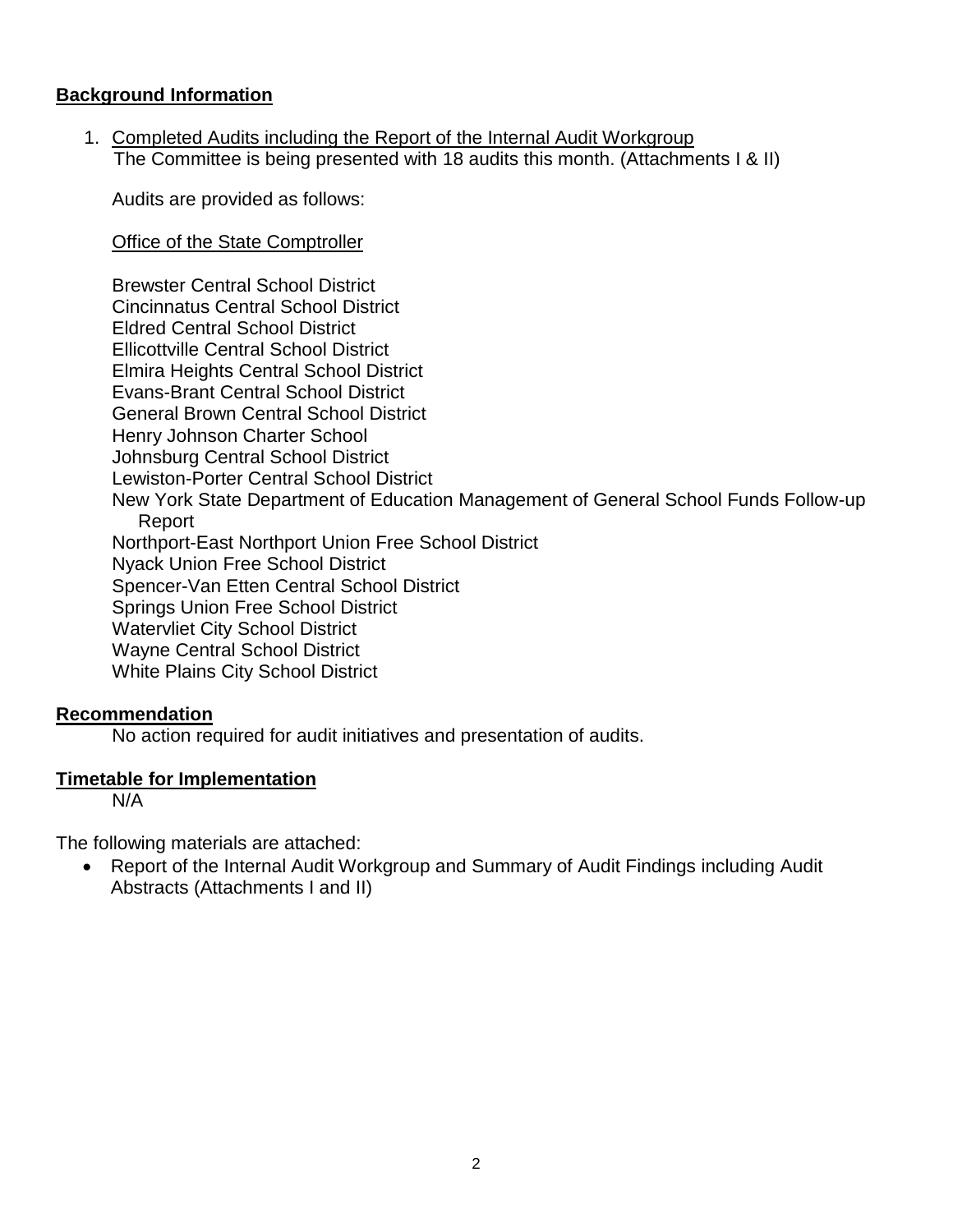#### **Regents Committee on Audits/Budget and Finance December 2014 Review of Audits Presented Department's Internal Audit Workgroup**

#### Newly Presented Audits

The Department's Internal Audit Workgroup reviewed the 18 audits that are being presented to the Committee this month. All 18 audits were issued by the Office of the State Comptroller (OSC). Seventeen audits were of school districts and one was an audit of a charter school.

The findings were in the areas of budgeting, financial reporting, reserves, procurement, capital construction, payroll, and travel.

The Department has issued letters to the school district auditees reminding them of the requirement to submit corrective action plans to the Department and OSC within 90 days of their receipt of the audit report.

The Department's Internal Audit Workgroup reviewed all the audits and *do not believe there are any specific audits to bring to the Committee's attention*. Of the 18 audits there are five districts that are not properly managing fund balance or reserve funds resulting in unexpended surplus funds exceeding the statutory limit of four percent, and five districts experiencing a deteriorating fiscal condition that has depleted available fund balance and reserves to dangerously low levels.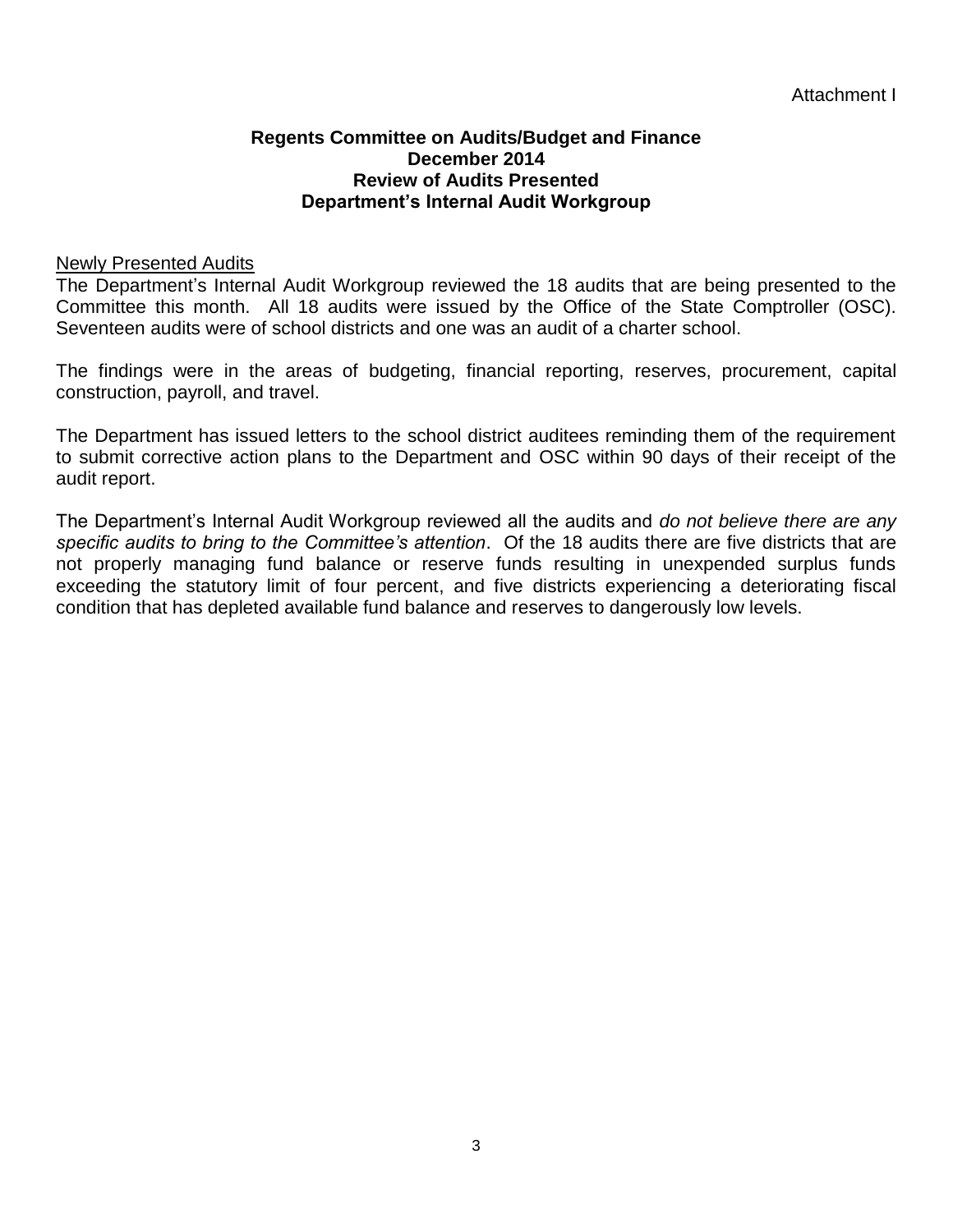# **December Regents Audits/Budget and Finance Committee Meeting Summary of Audit Findings**

|                                                                              | Procurement | Payroll | Financial<br>Reporting | Construction<br>Capital | Budgeting    | Other      |
|------------------------------------------------------------------------------|-------------|---------|------------------------|-------------------------|--------------|------------|
| Audit                                                                        |             |         |                        |                         |              |            |
| <b>Office of the State Comptroller</b>                                       |             |         |                        |                         |              |            |
| <b>** Brewster Central School District</b>                                   |             |         |                        |                         |              |            |
| <b>Cincinnatus Central School District</b>                                   |             |         | V                      |                         | $\sqrt{}$    |            |
| * Eldred Central School District (footnote 4)                                |             |         |                        |                         |              |            |
| <b>Ellicottville Central School District</b>                                 | N           |         |                        |                         |              |            |
| Elmira Heights Central School District                                       |             |         |                        |                         | $\sqrt{ }$   |            |
| * Evans-Brant Central School District (footnote 7)                           |             |         |                        |                         |              |            |
| * General Brown Central School District (footnote 8)                         |             |         |                        |                         | $\mathcal N$ |            |
| * Henry Johnson Charter School (footnote 1)                                  |             |         |                        |                         |              |            |
| <b>Johnsburg Central School District</b>                                     |             | V       |                        |                         |              |            |
| Lewiston-Porter Central School District                                      |             |         |                        |                         | $\sqrt{ }$   |            |
| * New York City Department of Education - Management of General School Funds |             |         |                        |                         |              |            |
| John F. Kennedy Educational Campus (2013-F-32) (footnote 2)                  |             |         |                        |                         |              | $\sqrt{ }$ |
| Northport-East Northport Union Free School District                          |             |         | V                      |                         | $\mathcal N$ |            |
| * Nyack Union Free School District (footnote 6)                              |             |         |                        |                         |              | V          |
| ** Spencer-Van Etten Central School District                                 |             |         |                        |                         |              |            |
| * Springs Union Free School District (footnote 3)                            |             |         | V                      |                         |              |            |
| * Watervliet City School District (footnote 5)                               |             |         |                        | $\mathcal{N}$           |              |            |
| Wayne Central School District                                                | N           |         | $\sqrt{}$              |                         | $\sqrt{ }$   |            |
| White Plains City School District                                            | V           |         |                        |                         |              |            |

#### **December 2014 3 1 4 1 9 8**

- 1 Contract Language Unclear and Unreasonable Fee Structure 5 Negative Total Fund Balance
- 2 General School Funds 6 6<br>3 Leave Accruals 7
- 
- 4 Low Unexpended Fund Balance and School Lunch Deficits
- \*\* No Recommendations
- 
- 
- 7 Travel Expenditures and Reimbursements<br>8 Unrestricted Fund Balance Deficit
-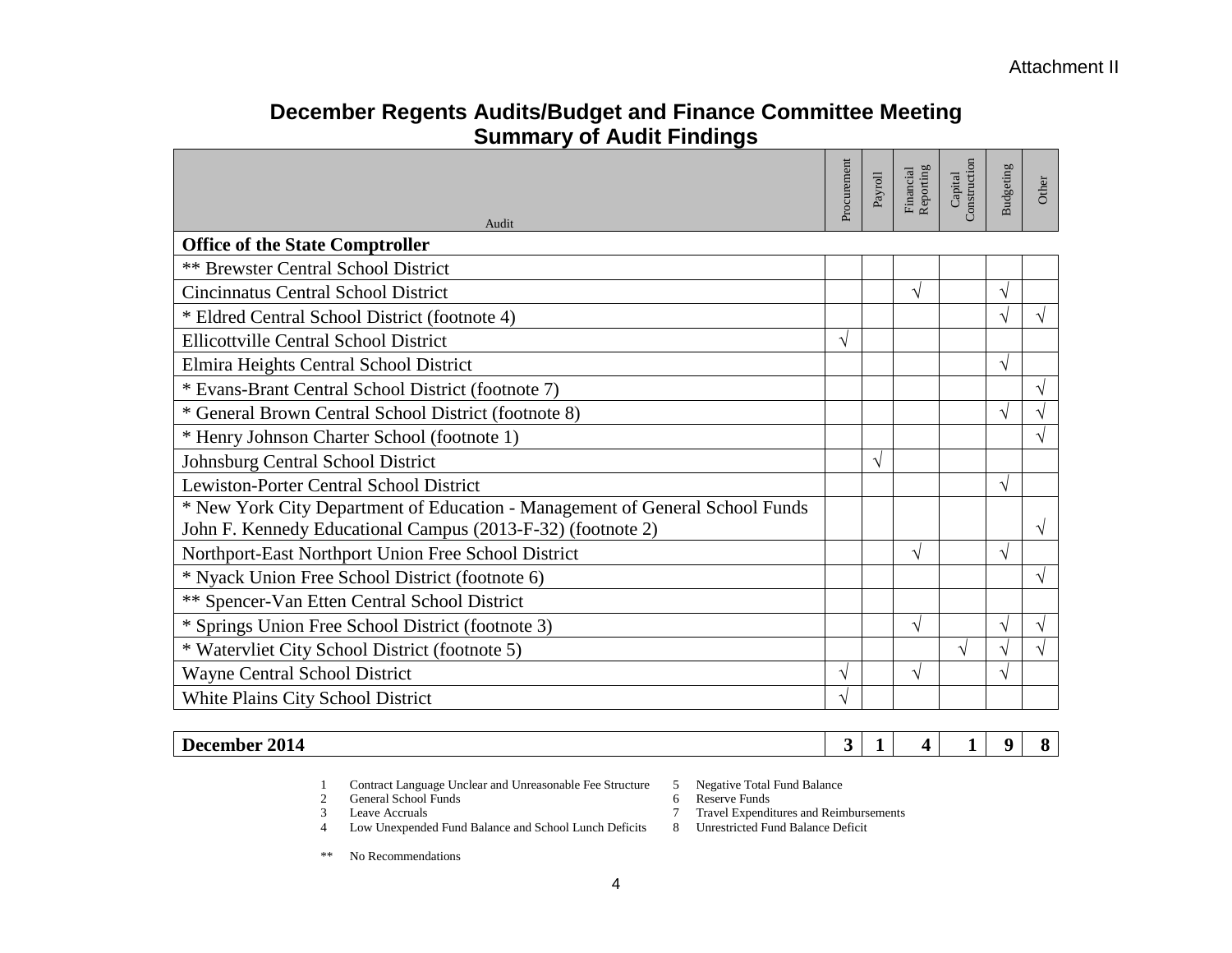| <b>Office of the State Comptroller</b>                                                                                                                        |                                                                                                                                                                                                                                                                                                                                                                                                                                                                                                                                                                                                                                                                              |                                                                                                                                                                                                                                                                                                                                                                                                                                                               |  |  |
|---------------------------------------------------------------------------------------------------------------------------------------------------------------|------------------------------------------------------------------------------------------------------------------------------------------------------------------------------------------------------------------------------------------------------------------------------------------------------------------------------------------------------------------------------------------------------------------------------------------------------------------------------------------------------------------------------------------------------------------------------------------------------------------------------------------------------------------------------|---------------------------------------------------------------------------------------------------------------------------------------------------------------------------------------------------------------------------------------------------------------------------------------------------------------------------------------------------------------------------------------------------------------------------------------------------------------|--|--|
| <b>Audit</b>                                                                                                                                                  | <b>Major Finding(s)</b>                                                                                                                                                                                                                                                                                                                                                                                                                                                                                                                                                                                                                                                      | <b>Recommendation/Response</b>                                                                                                                                                                                                                                                                                                                                                                                                                                |  |  |
| <b>Brewster Central</b><br><b>School District</b><br><b>Financial Condition</b><br>2014M-224<br><b>9th Judicial District</b>                                  | District officials have taken appropriate action to manage their<br>financial condition. District officials provided effective financial<br>and management by ensuring unrestricted<br>planning<br>unappropriated fund balance levels are in accordance with<br>statutory requirements, and budget estimates and reserve<br>balance levels are reasonable.                                                                                                                                                                                                                                                                                                                   | There were no recommendations.                                                                                                                                                                                                                                                                                                                                                                                                                                |  |  |
| <b>Cincinnatus Central</b><br><b>School District</b><br><b>Fund Balance and</b><br><b>Reserves</b><br>2014M-191<br><b>6th Judicial District</b>               | The Board did not effectively manage fund balance and<br>reserves. District budgets from fiscal years 2010-11 through<br>2012-13 included the planned use of fund balance averaging<br>\$495,000 per year; however, less than \$51,000 was actually<br>used. In addition, the District did not plan for the funding or<br>use of reserves, but instead transferred excess surplus<br>moneys to reserves to avoid exceeding the fund balance<br>statutory limit.<br>Regardless, the District's fund balance<br>exceeded the statutory limit for two out of the last three years.<br>Furthermore, District officials overfunded four of the District's<br>seven reserve funds. | 4 recommendations<br>The<br>report's<br>recommendations<br>focused primarily on the Board's<br>adoption of more realistic budgets;<br>keeping unexpended surplus within<br>statutory limits; periodic review of<br>fund<br>balances;<br>all<br>and<br>the<br>development and implementation<br>of a financial plan.<br>District officials generally agreed<br>with the recommendations and<br>have indicated that they plan to<br>initiate corrective action. |  |  |
| <b>Eldred Central School</b><br><b>District</b><br><b>Financial Condition and</b><br><b>Cafeteria Operations</b><br>2014M-204<br><b>3rd Judicial District</b> | In an effort to reduce unexpended surplus funds to a<br>reasonable level, the Board adopted budgets that limited tax<br>increases by balancing its budgets with appropriations of fund<br>balance. As a result, the District spent \$2.7 million more than<br>it received in revenue, reducing unexpended fund balance by<br>\$2.1 million. District officials have depleted these balances to                                                                                                                                                                                                                                                                               | 5 recommendations<br>recommendations<br>report's<br><b>The</b><br>focused primarily on the Board and<br>District Officials taking steps to<br>expenditures<br>and/or<br>decrease                                                                                                                                                                                                                                                                              |  |  |
|                                                                                                                                                               | precariously low amounts. Further, the school food service<br>fund has not been self-sufficient and has required annual<br>transfers from the general fund, averaging \$77,000, in order<br>to keep it solvent. There are control weaknesses found in the                                                                                                                                                                                                                                                                                                                                                                                                                    | increases in property taxes; and<br>the monitoring of unexpended<br>surplus fund for use of financing<br>sources.                                                                                                                                                                                                                                                                                                                                             |  |  |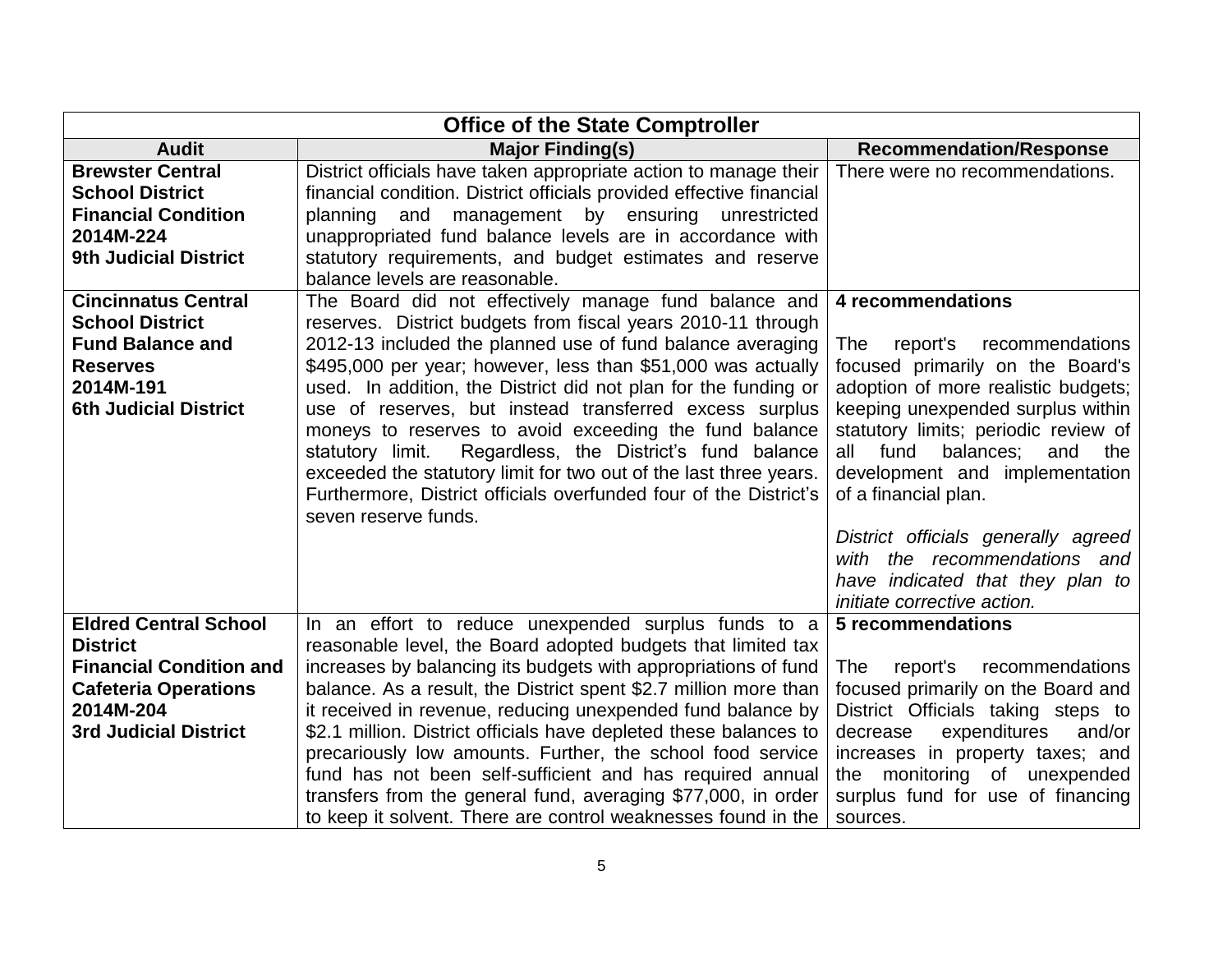|                                                                                                                                   | cafeteria cash collection process which occurred because<br>District Officials have not evaluated the process or provided<br>any oversight.                                                                                                                                                                                                                                                                                                                                                                                                                                                  | District officials generally agreed<br>with the<br>recommendations<br>and<br>indicated<br>that they<br>will<br>take<br>corrective action.                                                                                                                                                                                                                                                                                                                                                                                                                                                |
|-----------------------------------------------------------------------------------------------------------------------------------|----------------------------------------------------------------------------------------------------------------------------------------------------------------------------------------------------------------------------------------------------------------------------------------------------------------------------------------------------------------------------------------------------------------------------------------------------------------------------------------------------------------------------------------------------------------------------------------------|------------------------------------------------------------------------------------------------------------------------------------------------------------------------------------------------------------------------------------------------------------------------------------------------------------------------------------------------------------------------------------------------------------------------------------------------------------------------------------------------------------------------------------------------------------------------------------------|
| <b>Ellicottville Central</b><br><b>School District</b><br><b>Purchasing</b><br>2014M-177<br><b>8th Judicial District</b>          | The audit selected a sample of 22 vendors, which were paid<br>approximately \$911,000 in total during the audit period of July<br>01, 2012 - April 10, 2014, to determine if goods or services<br>from these vendors were properly procured in accordance<br>with the District's policies and procedures and applicable<br>statutory requirements. The audit found that the District did<br>not properly procure goods or services from 16 vendors. The<br>audit also found that the District could have saved up to<br>\$1,500 by using a State contract for certain purchases.             | 4 recommendations<br>The report recommended that the<br>Board annually review and update<br>the purchasing policy; review and<br>update the Business Office Manual;<br>and that the District distribute<br>purchasing<br>necessary<br>and<br>business office manuals to all<br><i>individuals</i><br>involved<br>the<br>in.<br>purchasing process; as well as<br>ensuring that the purchasing agent<br>maintains appropriate purchasing<br>documents.<br>The District generally agreed with<br>the recommendations and has<br>indicated that they plan to initiate<br>corrective action. |
| <b>Elmira Heights Central</b><br><b>School District</b><br><b>Financial Condition</b><br>2014M-76<br><b>6th Judicial District</b> | While District officials have recently taken proactive measures<br>to manage and improve the District's financial condition, their<br>reliance on fund balance and reserves to finance planned<br>operating deficits during the audit period has depleted<br>available funds to dangerous levels. The District's total fund<br>balance decreased over the past three years from \$5.1 million<br>to \$4.0 million and is expected to continue to decline in the<br>future.<br>For 2013-14, District officials planned another<br>operating deficit, budgeting \$600,000 in appropriated fund | <b>5 recommendations</b><br>report's<br>recommendations<br><b>The</b><br>focused primarily on the Board and<br>District's continued monitoring of<br>financial condition<br>by ensuring<br>structurally<br>balanced<br>future<br>budgets; reducing<br>reliance<br>on<br>appropriated fund<br>balance<br>and                                                                                                                                                                                                                                                                              |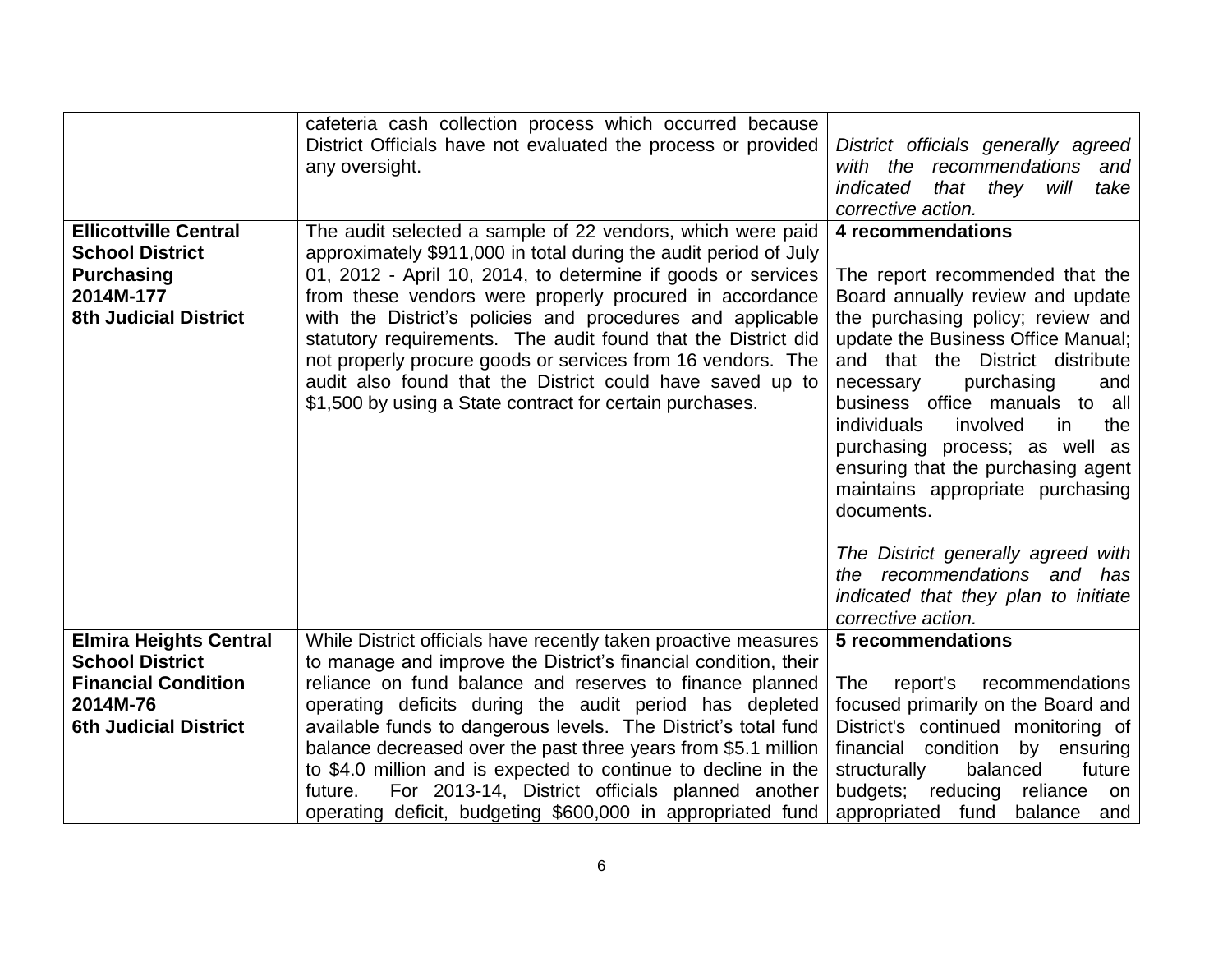|                                                                                                                                                       | balance and \$384,560 from reserves as a funding source. It<br>is projected that total fund balance will be \$3.2 million at the<br>end of 2013-14 and the available moneys for funding<br>operations will be exhausted by the end of 2014-15.                                                                                                                                                                                                                                                                                                                                                                                                                                            | maintaining<br>District's<br>reserves;<br>financial stability; evaluating ways<br>to decrease expenditures and<br>increase revenues; and returning<br>money from the unemployment<br>insurance reserve ensuring that<br>future use of funds conform with<br>statute.                                                                                                                                                                                                                                |
|-------------------------------------------------------------------------------------------------------------------------------------------------------|-------------------------------------------------------------------------------------------------------------------------------------------------------------------------------------------------------------------------------------------------------------------------------------------------------------------------------------------------------------------------------------------------------------------------------------------------------------------------------------------------------------------------------------------------------------------------------------------------------------------------------------------------------------------------------------------|-----------------------------------------------------------------------------------------------------------------------------------------------------------------------------------------------------------------------------------------------------------------------------------------------------------------------------------------------------------------------------------------------------------------------------------------------------------------------------------------------------|
|                                                                                                                                                       |                                                                                                                                                                                                                                                                                                                                                                                                                                                                                                                                                                                                                                                                                           | The District generally agreed with<br>the recommendations and has<br>indicated that they plan to initiate<br>corrective action.                                                                                                                                                                                                                                                                                                                                                                     |
| <b>Evans-Brant Central</b><br><b>School District</b><br><b>Travel Expenditures</b><br>and Reimbursements<br>2014M-194<br><b>8th Judicial District</b> | The audit found that the Board and the claims auditor did not<br>ensure that the District only paid for actual expenditures<br>necessarily incurred on official District business and as limited<br>by contract. This resulted in questionable or unsupported<br>travel costs totaling more than \$9,000. Finally, while the<br>Board has established a maximum daily rate for meals to<br>ensure that travel is cost-effective and reasonable, the Board<br>has not established maximum rates for lodging. Had the<br>Board and District officials used the U.S. General Services<br>Administration thresholds for lodging, they could have saved<br>the District approximately \$2,400. | 4 recommendations<br>report's recommendations<br><b>The</b><br>focused on the Board ensuring<br>compliance with travel, conference,<br>conference<br>and<br>attendance<br>policies; ensuring that the claims<br>auditor only approves travel claims<br>with appropriate documentation;<br>ensuring that District<br>officials<br>expenditures are within contractual<br>limits; and the adoption of per diem<br>lodging rates.<br>The District generally agreed with<br>the recommendations and has |
|                                                                                                                                                       |                                                                                                                                                                                                                                                                                                                                                                                                                                                                                                                                                                                                                                                                                           | indicated that they plan to initiate<br>corrective action.                                                                                                                                                                                                                                                                                                                                                                                                                                          |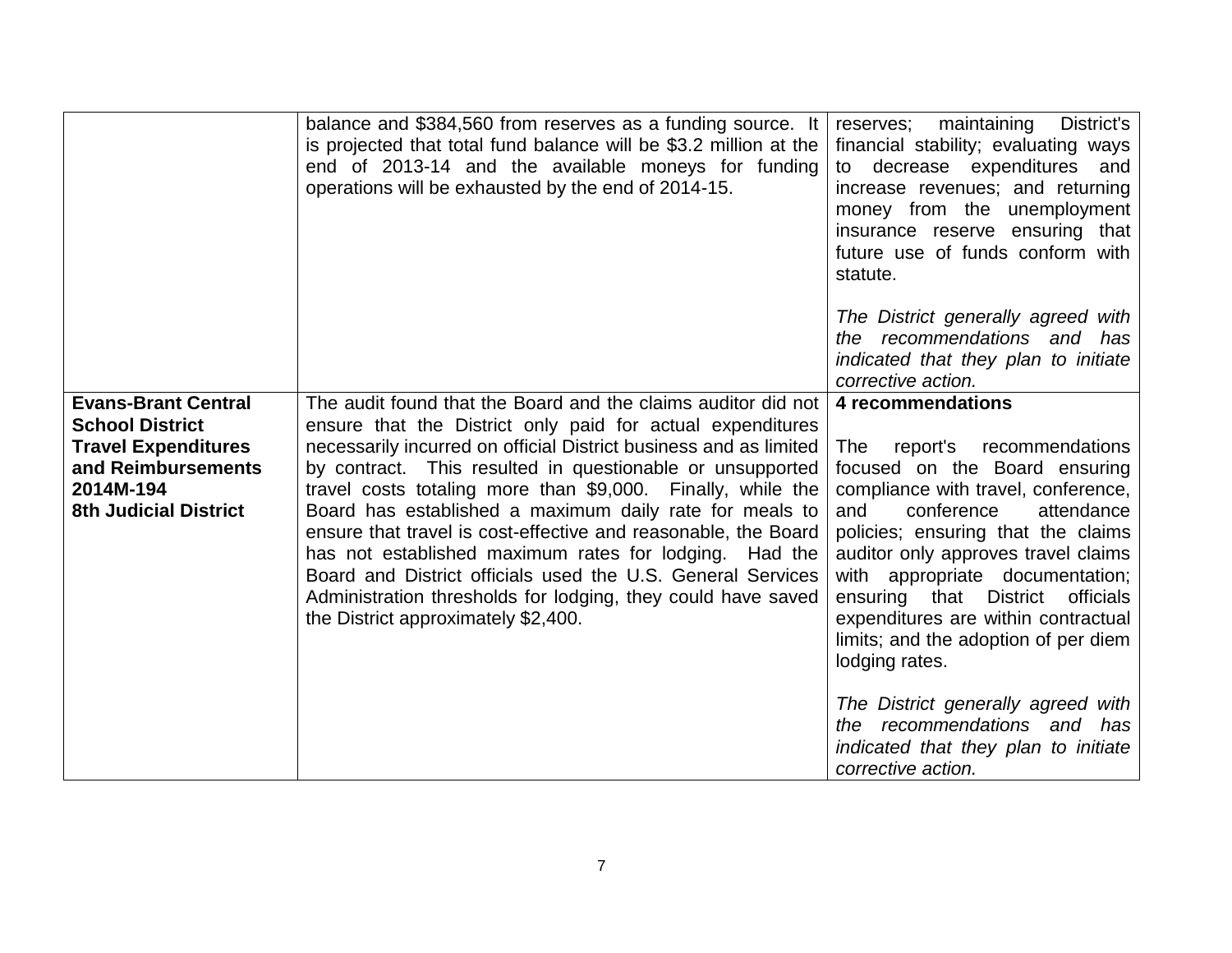| <b>General Brown Central</b> | In recent years, the District has struggled with fiscal 2 recommendations |                                                |
|------------------------------|---------------------------------------------------------------------------|------------------------------------------------|
| <b>School District</b>       | challenges. The Board has balanced its adopted budgets with               |                                                |
| <b>Financial Condition</b>   | appropriations of fund balance and reserves while limiting tax            | The<br>report's recommendations                |
| 2014M-216                    | increases, which has contributed to the District's deteriorating          | focused<br><b>District</b><br>official's<br>on |
| <b>5th Judicial District</b> | financial condition. As a result, by the end of the 2012-13               | evaluations to cut costs and                   |
|                              | fiscal year, the District had approximately \$815,000 remaining           | increase revenue; as well as                   |
|                              | in reserves and an unrestricted fund balance deficit of                   | considering amounts used<br>for                |
|                              | \$435,656.                                                                | available<br>fund<br>balance<br>and            |
|                              |                                                                           | future<br>budget<br>reserves<br>for            |
|                              | A review of the budget-to-actual results for the 2010-11                  | appropriations<br>and<br>maintaining           |
|                              | through 2012-13 fiscal year showed that District officials                | reasonable amounts of unrestricted             |
|                              | adopted realistic budgets and kept expenditures within                    | fund balance.                                  |
|                              | budgeted appropriations. However, the Board's heavy                       |                                                |
|                              | reliance on appropriated fund balance and reserves on                     | District officials generally agreed            |
|                              | financing sources in the annual budget has resulted in a                  | with the recommendations and                   |
|                              | significant reduction in the District's unrestricted fund balance         | have indicated that they plan to               |
|                              | and reserve balances.                                                     | initiate corrective action.                    |
| <b>Henry Johnson Charter</b> | The School signed a compact agreement with a not-for-profit               | 3 recommendations                              |
| <b>School</b>                | foundation (Foundation), in December 2012 and then entered                |                                                |
| <b>Financial Operations</b>  | into a revised three-year compact agreement with the                      | report's recommendations<br>The                |
| 2014M-214                    | Foundation in June 2013, which is still current. The revised              | focused primarily on the Board                 |
| <b>3rd Judicial District</b> | compact does not describe in detail the services that the                 | ensuring that contracts related to             |
|                              | foundation will provide. According to the compact, the                    | the Foundation are signed and                  |
|                              | Foundation "may" provide professional development services,               | clearly delineate the nature and               |
|                              | teacher evaluations, external marketing assistance, and                   | extent of services; that contracts             |
|                              | financial consulting services.                                            | have appropriate fee structures;               |
|                              |                                                                           | and services from the Foundation               |
|                              | The fee for these services is one percent of total pupil                  | are cost effective.                            |
|                              | revenue for the 2012-13 fiscal year, one and a half percent of            |                                                |
|                              | total pupil revenue for the following year, and two percent for           | School officials generally agreed              |
|                              | the contract's final year. The total fees due to the Foundation           | with the recommendations and                   |
|                              | for the 2012-13 and 2013-14 fiscal years were \$52,631 and                | have indicated that they plan to               |
|                              | \$80,645, and at the current rate the fee may be more than                | <i>initiate corrective action.</i>             |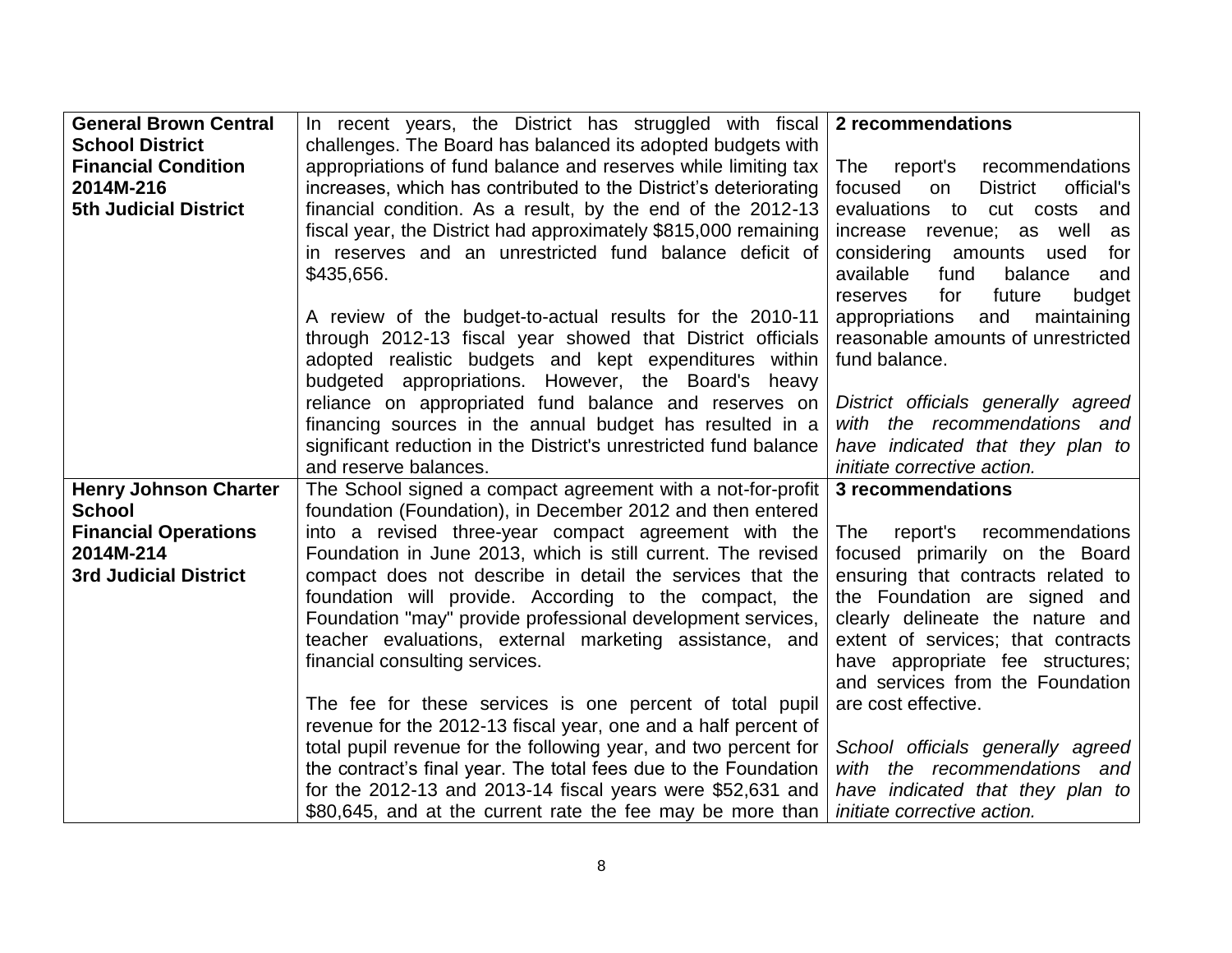|                                                                                                                                     | \$107,000 for the final year. The increase in the fee<br>percentage over the course of the compact places an<br>increasing financial burden on the School.                                                                                                                                                                                                                                                                                                                                                                                                                                                                                                                                                                                             |                                                                                                                                                                                                                                                                                                                                                                   |
|-------------------------------------------------------------------------------------------------------------------------------------|--------------------------------------------------------------------------------------------------------------------------------------------------------------------------------------------------------------------------------------------------------------------------------------------------------------------------------------------------------------------------------------------------------------------------------------------------------------------------------------------------------------------------------------------------------------------------------------------------------------------------------------------------------------------------------------------------------------------------------------------------------|-------------------------------------------------------------------------------------------------------------------------------------------------------------------------------------------------------------------------------------------------------------------------------------------------------------------------------------------------------------------|
| <b>Johnsburg Central</b><br><b>School District</b><br><b>Payroll</b><br>2014M-174<br><b>4th Judicial District</b>                   | The Board did not establish policies and procedures over<br>payroll timekeeping to ensure that employees' work and leave<br>time was accurately accounted for when implementing a new<br>fingerprint time clock system. Additionally, District officials did<br>not review employees' time records and monitor leave accrual<br>use.                                                                                                                                                                                                                                                                                                                                                                                                                   | 5 recommendations<br>report's<br>recommendations<br>The<br>focused on the District developing<br>implementing policies and<br>and<br>procedures related to timekeeping<br>and leave time; ensuring that                                                                                                                                                           |
|                                                                                                                                     | The District's new timekeeping system did not adequately and<br>accurately document the time employees worked. Once the<br>District transitioned to using the fingerprint time clock, it<br>resulted in less accountability over timekeeping because it<br>was not used effectively. For example, employees did not<br>consistently use the fingerprint time clock to punch in or out to<br>record the times they reported for and left work or account for<br>missed time clock punches. Due to these deficiencies, the<br>audit could not determine from the time records reviewed if all<br>hourly employees worked their scheduled hours.                                                                                                          | employees<br>accurately use the<br>timekeeping system to include<br>punching in and/or out; and<br>monitoring and reconciling accrued<br>leave balances.<br>The District generally agreed with<br>the recommendations and has<br>indicated that they plan to initiate<br>corrective action.                                                                       |
| <b>Lewiston-Porter Central</b><br><b>School District</b><br><b>Financial Condition</b><br>2014M-202<br><b>8th Judicial District</b> | The District's continued reliance on fund balance as a<br>financing source in the annual budget has negatively<br>impacted the District's financial condition.<br>The District<br>reported \$260,654 of unrestricted fund balance in the general<br>fund as of June 30, 2013, and it is expected that unrestricted<br>fund balance will further decrease to \$259,345 as of June 30,<br>2014. Given the size of the District's operations, this balance<br>is well below 1 percent of the ensuing year's budget, which is<br>a dangerously low level.<br>The audit also reviewed the District's 2014-15 budget, which<br>is similar to the 2013-14 budget. The District has not made<br>any significant changes to the budget to improve its financial | 3 recommendations<br>report's<br>recommendations<br>The<br>focused primarily on the Board<br>reducing their reliance on fund<br>balance as a source of financing;<br>adopting<br>budgets based<br>upon<br>recurring<br>revenues<br>and<br>expenditures; developing<br>policies<br>and procedures for the reserve<br>fund; and monitoring of operating<br>results. |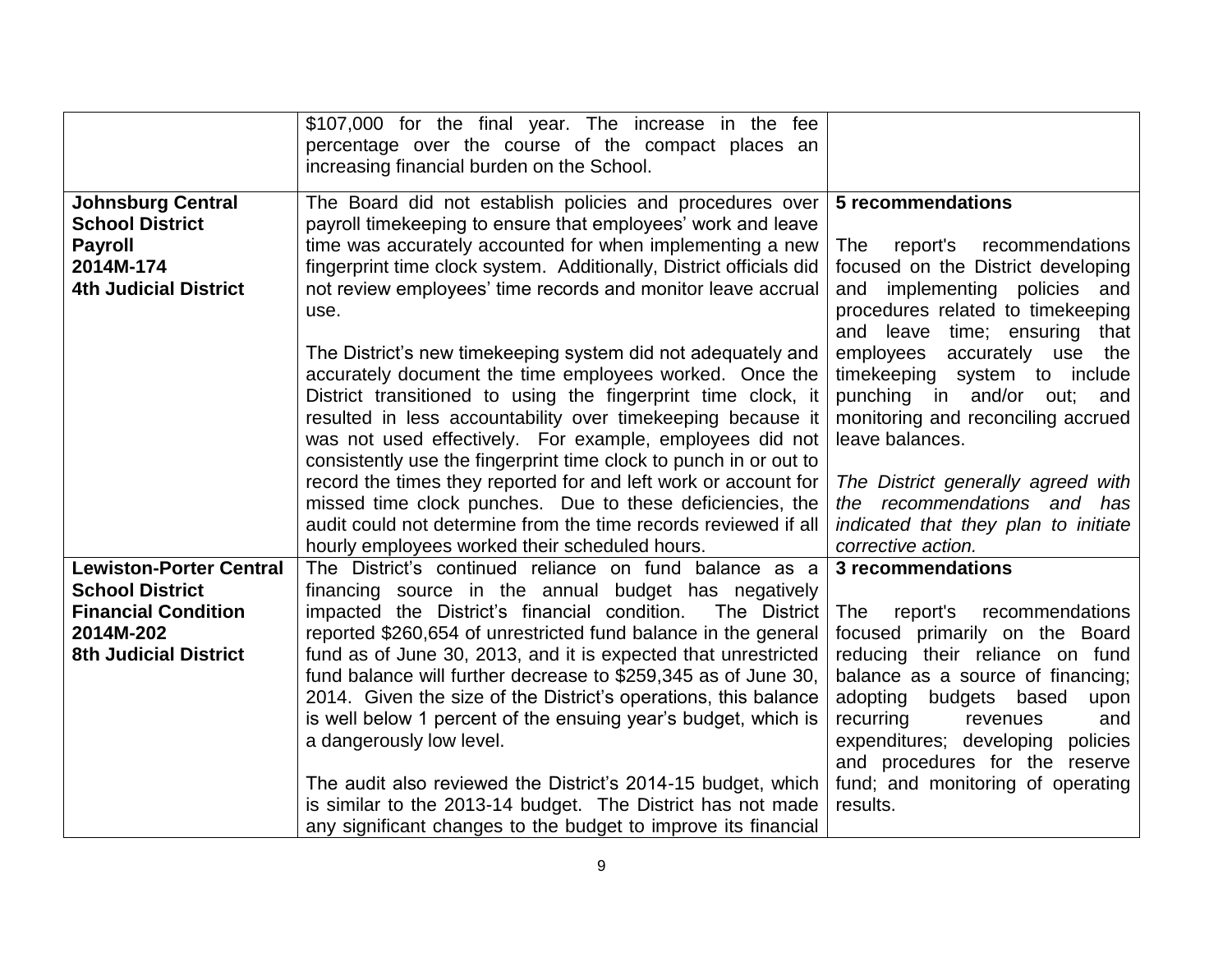|                                                                                                                                                                                                                                         | position. If the District realizes unfavorable budget variances<br>in the 2014-15 fiscal year, it could exhaust the District's<br>unrestricted fund balance in the general fund and there will be<br>no fund balance available to fund unanticipated costs or                                                                                                                                                                                                                                                                                                                     | District Officials generally agreed<br>with the recommendations and<br>have indicated that they plan to<br>initiate corrective action.                                                                                                                                                                         |
|-----------------------------------------------------------------------------------------------------------------------------------------------------------------------------------------------------------------------------------------|-----------------------------------------------------------------------------------------------------------------------------------------------------------------------------------------------------------------------------------------------------------------------------------------------------------------------------------------------------------------------------------------------------------------------------------------------------------------------------------------------------------------------------------------------------------------------------------|----------------------------------------------------------------------------------------------------------------------------------------------------------------------------------------------------------------------------------------------------------------------------------------------------------------|
|                                                                                                                                                                                                                                         | maintain cash flow.                                                                                                                                                                                                                                                                                                                                                                                                                                                                                                                                                               |                                                                                                                                                                                                                                                                                                                |
| <b>New York City</b><br>Department of<br><b>Education</b><br><b>Management of General</b><br><b>School Funds</b><br>John F. Kennedy<br><b>Educational Campus</b><br>2013-F-32<br>1st, 2nd, 11th, 12th,<br><b>13th Judicial District</b> | The initial audit, which was issued on May 25, 2010,<br>examined the financial management practices related to<br>general school funds to determine if such funds were<br>managed and administered in accordance with New York City<br>Department of Education (NYCDOE) guidelines and if the<br>NYCDOE had provided adequate oversight of these funds on<br>the Kennedy Campus. The objective of the follow-up was to<br>assess the extent of implementation of the nine<br>recommendations included in the initial report, as of July 9,<br>2014.                               | <b>There</b><br>new<br>are<br>no<br>recommendations.                                                                                                                                                                                                                                                           |
|                                                                                                                                                                                                                                         | The audit found that NYCDOE officials have made progress<br>in addressing the issues identified in the initial report.<br>However, additional improvements are still needed. Of the<br>nine prior recommendations, six have been implemented and<br>three have been partially implemented.                                                                                                                                                                                                                                                                                        |                                                                                                                                                                                                                                                                                                                |
| <b>Northport-East</b>                                                                                                                                                                                                                   | The District reported year-end unrestricted fund balance at                                                                                                                                                                                                                                                                                                                                                                                                                                                                                                                       | 5 recommendations                                                                                                                                                                                                                                                                                              |
| <b>Northport Union Free</b><br><b>School District</b><br><b>Financial Condition</b><br>2014M-164<br><b>10th Judicial District</b>                                                                                                       | levels that essentially complied with the 4 percent fund<br>balance limit for fiscal years 2008-09 through 2012-13. This<br>was accomplished, in part, by appropriating fund balance and<br>funding reserves at year-end. District officials' appropriation<br>of fund balance aggregated to more than \$21 million over the<br>past five years, which should have resulted in planned<br>operating deficits. However, because the District significantly<br>overestimated expenditures in its adopted budgets, it<br>experienced large operating surpluses in four of those five | <b>The</b><br>report's<br>recommendations<br>focused on the Board's adoption of<br>realistic budgets as to avoid raising<br>property taxes; developing a plan<br>indicating how reserves will be<br>funded; ensuring transparency to<br>voters; and reducing the retirement<br>contribution limit established. |
|                                                                                                                                                                                                                                         | years and did not use the appropriated fund balance included<br>in its budgets.                                                                                                                                                                                                                                                                                                                                                                                                                                                                                                   | District officials generally agreed                                                                                                                                                                                                                                                                            |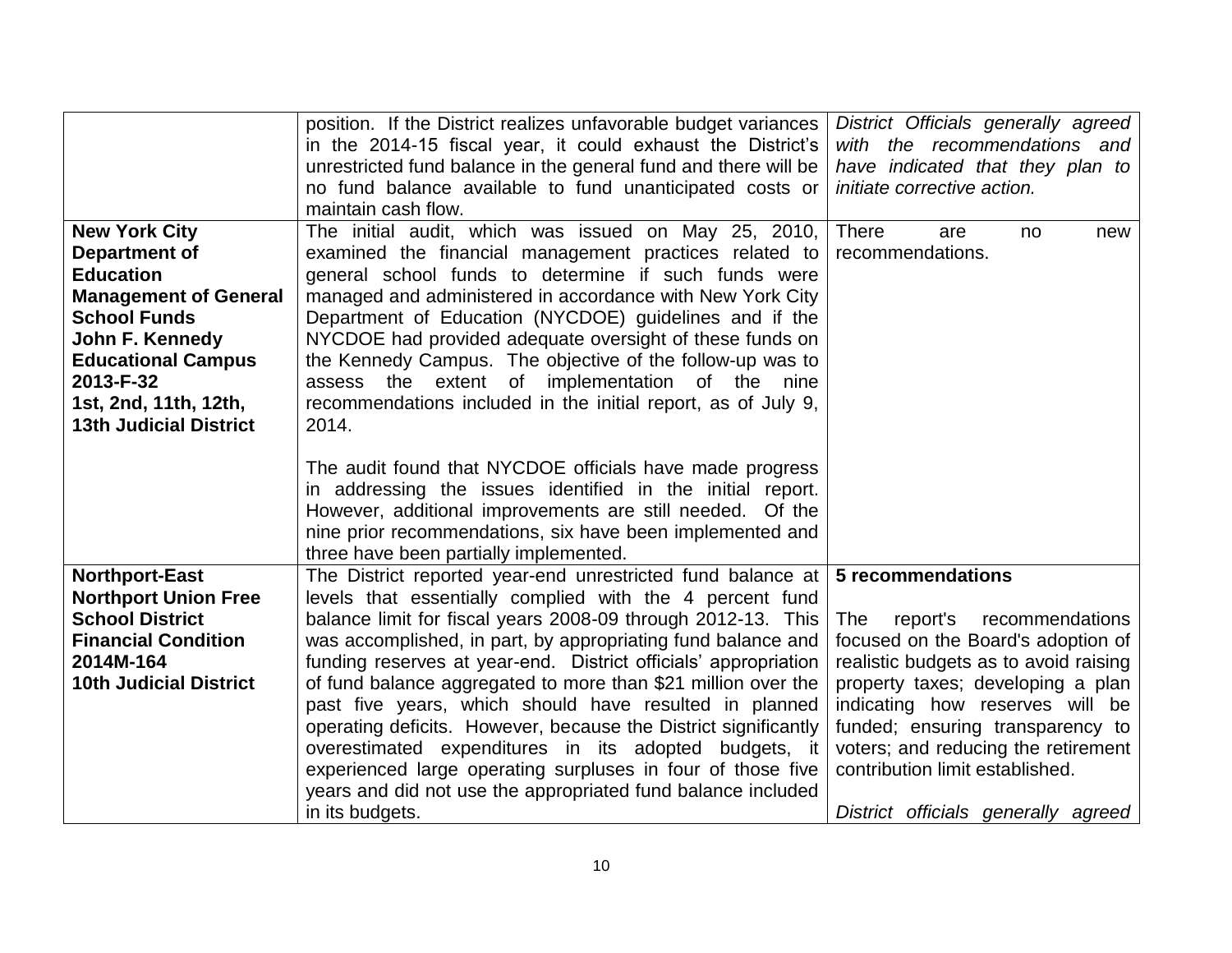|                                                                           | The District used surplus funds to finance reserves without<br>including those transfers in the budget process. For the five<br>years reviewed, total actual revenues exceeded expenditures<br>by almost \$13 million and only \$5 million of the nearly \$21.5<br>million of appropriated fund balance was used to finance                                                                                                                                                                                                                                                                    | with the recommendations and<br>have indicated that they plan to<br>initiate corrective action.                                                                                    |
|---------------------------------------------------------------------------|------------------------------------------------------------------------------------------------------------------------------------------------------------------------------------------------------------------------------------------------------------------------------------------------------------------------------------------------------------------------------------------------------------------------------------------------------------------------------------------------------------------------------------------------------------------------------------------------|------------------------------------------------------------------------------------------------------------------------------------------------------------------------------------|
|                                                                           | operations.                                                                                                                                                                                                                                                                                                                                                                                                                                                                                                                                                                                    |                                                                                                                                                                                    |
| <b>Nyack Union Free</b><br><b>School District</b><br><b>Reserve Funds</b> | The District's reserve fund policy, adopted in February 2014,<br>provides guidance on how the District establishes, funds and<br>maintains various reserve funds. The District has five general                                                                                                                                                                                                                                                                                                                                                                                                | 1 recommendation<br>report's<br>recommendations<br><b>The</b>                                                                                                                      |
| 2014M-185<br><b>9th Judicial District</b>                                 | fund reserves with reported balances totaling about \$12.3<br>million as of March 24, 2014. The District's reserve funds<br>included a capital reserve totaling \$5 million, a tax certiorari<br>reserve totaling \$4.8 million, a retirement contribution reserve<br>totaling \$1.8 million, an unemployment insurance reserve<br>totaling \$604,438 and a liability reserve totaling \$100,000.                                                                                                                                                                                              | focused primarily on the Board's<br>routine review of the reserve fund<br>balance and ensuring funds are<br>reserved at appropriate levels in<br>accordance with statutory limits. |
|                                                                           | The audit analyzed these reserves for reasonableness and<br>adherence to statutory requirements and determined that all<br>five were properly established. Funding for four of the five<br>reserves were properly authorized and funded at reasonable<br>However, the District's unemployment insurance<br>levels.<br>reserve appears to be overfunded. The amount in the<br>reserve is enough to pay the District's average unemployment<br>claims for approximately seven years. District officials<br>initiated steps to reduce the reserve's balance when<br>preparing the 2013-14 budget. | The District generally agreed with<br>the recommendations and has<br>indicated that they plan to initiate<br>corrective action.                                                    |
| <b>Spencer-Van Etten</b>                                                  | District officials properly managed their financial condition.                                                                                                                                                                                                                                                                                                                                                                                                                                                                                                                                 | There were no recommendations.                                                                                                                                                     |
| <b>Central School District</b>                                            | While facing some financial difficulties, the Board has adopted                                                                                                                                                                                                                                                                                                                                                                                                                                                                                                                                |                                                                                                                                                                                    |
| <b>Financial Condition</b>                                                | budgets with reasonable estimates, provided sufficient                                                                                                                                                                                                                                                                                                                                                                                                                                                                                                                                         |                                                                                                                                                                                    |
| 2014M-233                                                                 | reserves for future expenditures, and reduced expenditures.                                                                                                                                                                                                                                                                                                                                                                                                                                                                                                                                    |                                                                                                                                                                                    |
| <b>6th Judicial District</b>                                              | While real property taxes have increased, the amount of<br>available surplus money has been kept within the statutory                                                                                                                                                                                                                                                                                                                                                                                                                                                                          |                                                                                                                                                                                    |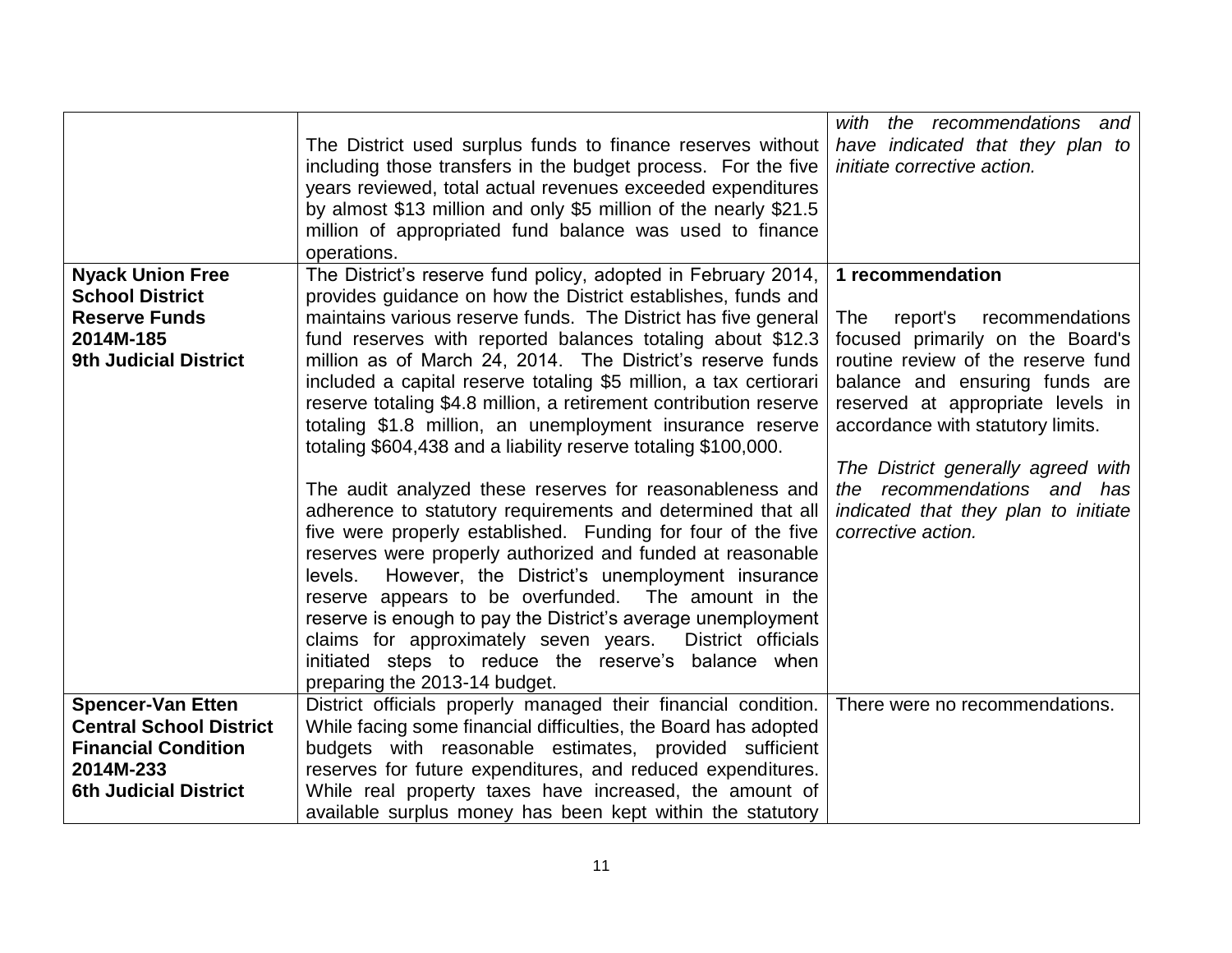|                                                     | limit.                                                                                                                                                                                                                                                                                                                                                                                                                                                                                                                                                                    |                                                                                                                                                                                                                                                                                                                                                                                                                      |
|-----------------------------------------------------|---------------------------------------------------------------------------------------------------------------------------------------------------------------------------------------------------------------------------------------------------------------------------------------------------------------------------------------------------------------------------------------------------------------------------------------------------------------------------------------------------------------------------------------------------------------------------|----------------------------------------------------------------------------------------------------------------------------------------------------------------------------------------------------------------------------------------------------------------------------------------------------------------------------------------------------------------------------------------------------------------------|
|                                                     |                                                                                                                                                                                                                                                                                                                                                                                                                                                                                                                                                                           |                                                                                                                                                                                                                                                                                                                                                                                                                      |
| <b>Springs Union Free</b><br><b>School District</b> | The Board needs to improve its oversight of the District's $\vert$ 5 recommendations<br>budget and financial condition.<br>In fiscal years 2010-11                                                                                                                                                                                                                                                                                                                                                                                                                        |                                                                                                                                                                                                                                                                                                                                                                                                                      |
| <b>Financial Condition and</b>                      | through 2012-13, the District budgeted to use an average of                                                                                                                                                                                                                                                                                                                                                                                                                                                                                                               | report's<br>recommendations<br><b>The</b>                                                                                                                                                                                                                                                                                                                                                                            |
| <b>Leave Accruals</b>                               | \$811,000 of fund balance to fund each ensuing year's                                                                                                                                                                                                                                                                                                                                                                                                                                                                                                                     | focused on the Board's developing                                                                                                                                                                                                                                                                                                                                                                                    |
| 2014M-200                                           | expenditures. However, the District did not use these funds                                                                                                                                                                                                                                                                                                                                                                                                                                                                                                               | policies and procedures relating to                                                                                                                                                                                                                                                                                                                                                                                  |
| <b>10th Judicial District</b>                       | as intended because revenues exceeded expenditures by an<br>average of more than \$1.7 million in each of these years. As<br>a result, the District's unrestricted fund balance, totaling \$3.8<br>million as of June 30, 2013, was 15 percent of the 2013-14<br>budgeted appropriations; this was almost four times the 4<br>percent statutory limit.<br>The District's sick leave accrual records are not accurate and<br>are not being periodically reconciled. As a result, District<br>officials have no assurance that employee accrual information<br>is accurate. | leave accruals; adoption of budgets<br>realistic<br>expenditure<br>with<br>estimations and appropriations of<br>fund balance; developing a plan for<br>the use of excess unrestricted fund<br>balance to benefit taxpayers; and<br>ensuring that unrestricted fund<br>balance is within statutory limits.<br>District officials generally agreed<br>with the recommendations and<br>have indicated that they plan to |
|                                                     |                                                                                                                                                                                                                                                                                                                                                                                                                                                                                                                                                                           | initiate corrective action.                                                                                                                                                                                                                                                                                                                                                                                          |
| <b>Watervliet City School</b>                       | The Board did not adopt realistic, structurally balanced                                                                                                                                                                                                                                                                                                                                                                                                                                                                                                                  | <b>6</b> recommendations                                                                                                                                                                                                                                                                                                                                                                                             |
| <b>District</b><br><b>Fiscal Stress</b>             | general fund budgets or adequately monitor the financial<br>activity of capital projects to ensure fiscal stability. The                                                                                                                                                                                                                                                                                                                                                                                                                                                  | The<br>recommendations<br>report's                                                                                                                                                                                                                                                                                                                                                                                   |
| 2014M-149                                           | District's general funds financial condition has diminished in                                                                                                                                                                                                                                                                                                                                                                                                                                                                                                            | focused on adoption of balanced                                                                                                                                                                                                                                                                                                                                                                                      |
| <b>3rd Judicial District</b>                        | recent years. In 2011-12 and 2012-13, the Board                                                                                                                                                                                                                                                                                                                                                                                                                                                                                                                           | budgets for the general fund;                                                                                                                                                                                                                                                                                                                                                                                        |
|                                                     | appropriated significant amounts of fund balance to finance                                                                                                                                                                                                                                                                                                                                                                                                                                                                                                               | development<br><b>of</b><br>policies<br>and                                                                                                                                                                                                                                                                                                                                                                          |
|                                                     | operations, resulting in operating deficits in both years. As a                                                                                                                                                                                                                                                                                                                                                                                                                                                                                                           | procedures establishing adequate                                                                                                                                                                                                                                                                                                                                                                                     |
|                                                     | result, the general fund reported an accumulated fund<br>balance deficit of approximately \$275,000 at the end of the                                                                                                                                                                                                                                                                                                                                                                                                                                                     | unrestricted fund balance within<br>legal limits; exploration to cut costs                                                                                                                                                                                                                                                                                                                                           |
|                                                     | 2012-13 fiscal year. Furthermore, the Board and District                                                                                                                                                                                                                                                                                                                                                                                                                                                                                                                  | and increase revenues; monitoring                                                                                                                                                                                                                                                                                                                                                                                    |
|                                                     | officials failed to properly monitor capital project activity,                                                                                                                                                                                                                                                                                                                                                                                                                                                                                                            | capital<br>project<br>activities<br>and                                                                                                                                                                                                                                                                                                                                                                              |
|                                                     | expending \$741,000 more than the total amounts authorized                                                                                                                                                                                                                                                                                                                                                                                                                                                                                                                | reducing its deficit; and developing                                                                                                                                                                                                                                                                                                                                                                                 |
|                                                     | for two projects causing a fund balance deficit in the capital                                                                                                                                                                                                                                                                                                                                                                                                                                                                                                            | a plan to address fiscal stress.                                                                                                                                                                                                                                                                                                                                                                                     |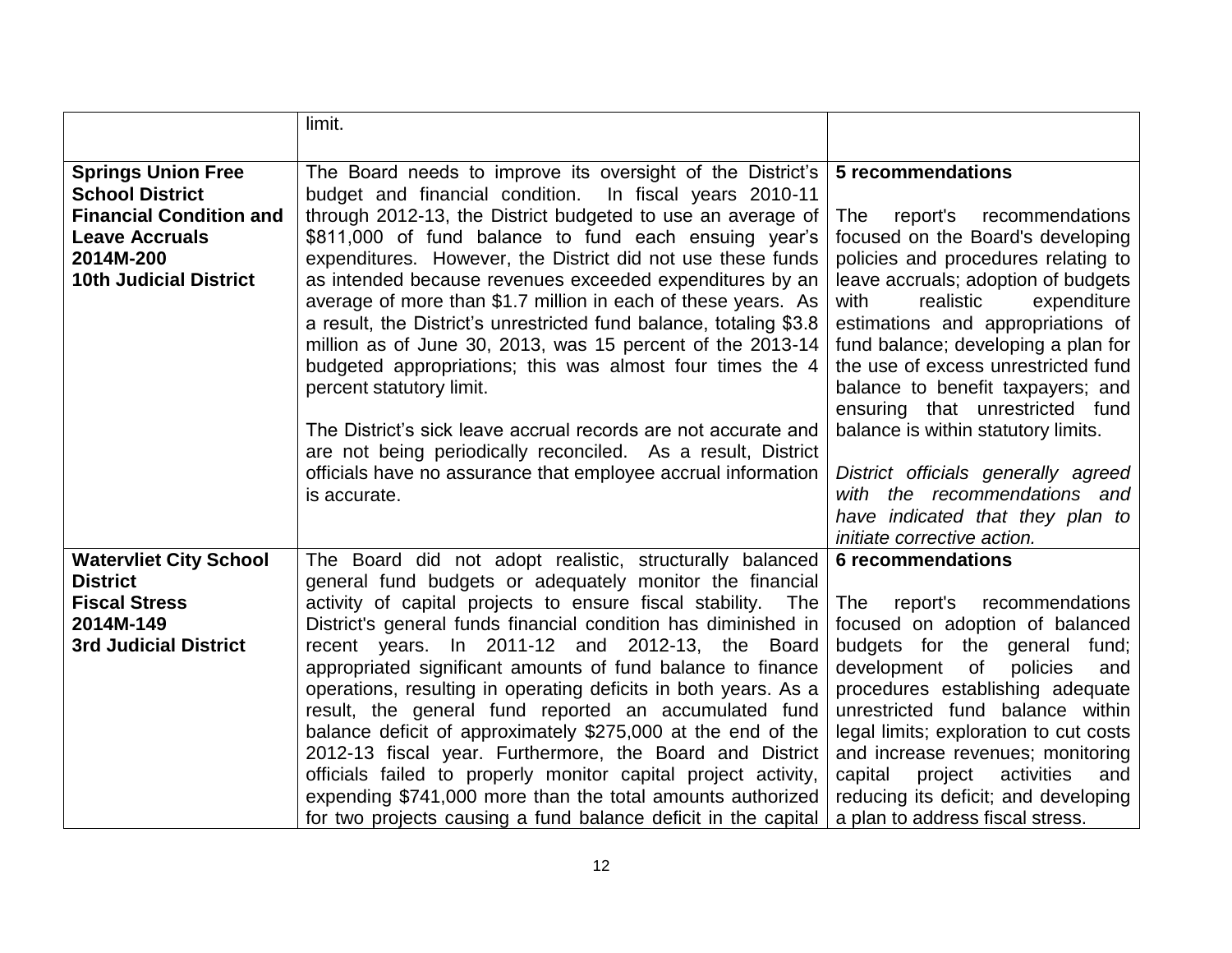|                              | projects fund in that amount. The District will ultimately need              |                                      |
|------------------------------|------------------------------------------------------------------------------|--------------------------------------|
|                              | to transfer funds from the general fund to eliminate the capital             | District officials generally agreed  |
|                              | project's deficit and, as of June 30, 2013, the general fund did             | with the recommendations and         |
|                              | not have sufficient funds available to do so.                                | have indicated that they plan to     |
|                              |                                                                              | initiate corrective action.          |
| <b>Wayne Central School</b>  | The purpose of this audit was to follow-up on the                            | 3 recommendations                    |
| <b>District</b>              | recommendations of a prior audit dated March 2013, on                        |                                      |
| <b>Financial Management</b>  | Financial Management and to determine whether the District                   | The<br>report's<br>recommendations   |
| and Property Purchase        | established policies and procedures to ensure property was                   | focused primarily on the Board       |
| and Disposal                 | purchased and disposed of in a legitimate and cost effective                 | updating their purchasing policies   |
| 2014M-152                    | manner. The Board and District officials have made limited                   | procedures for procuring<br>and      |
| <b>7th Judicial District</b> | improvements in budgeting and financial practices in                         | goods and services as well as        |
|                              | response to the prior audit findings. Of the six previous audit              | competitive bidding; audit claims in |
|                              | recommendations, one recommendation was implemented,                         | accordance<br>with<br>Department     |
|                              | three recommendations were partially implemented and two                     | regulations; and adopting a more     |
|                              | recommendations were not implemented.<br>The most                            | comprehensive policy for the sale    |
|                              | significant improvement was in the area of reporting                         | and disposal of District property.   |
|                              | <b>The</b><br><b>District</b><br>reduced<br>encumbrances.<br>its<br>reported |                                      |
|                              | encumbrances as of June 30, 2013. The audit identified one                   | District officials generally agreed  |
|                              | inappropriate encumbrance totaling \$33,000. Additionally, the               | the recommendations and<br>with      |
|                              | District ended the 2012-13 fiscal year with a much smaller                   | have indicated that they have        |
|                              | operating surplus than in previous years and may report a                    | begun to take corrective action.     |
|                              | small operating deficit for 2013-14, but may still use little of its         |                                      |
|                              | However, District officials<br>appropriated fund balance.                    |                                      |
|                              | continue to, in effect, circumvent the 4 percent fund balance                |                                      |
|                              | limit by appropriating fund balance in the budgets that will not             |                                      |
|                              | be used, preparing inaccurate revenue and expenditure                        |                                      |
|                              | budget estimates, levying more real property taxes than                      |                                      |
|                              | necessary and retaining large amounts of taxpayer dollars.                   |                                      |
| <b>White Plains City</b>     | District officials did not always comply with their purchasing               | 2 recommendations                    |
| <b>School District</b>       | policy and procedures when procuring professional services.                  |                                      |
| <b>Procurement of</b>        | Therefore, the Board does not have adequate assurance that                   | report's<br>The<br>recommendations   |
| <b>Professional Services</b> | services were procured in the most economical way and in                     | focused primarily on the Board's     |